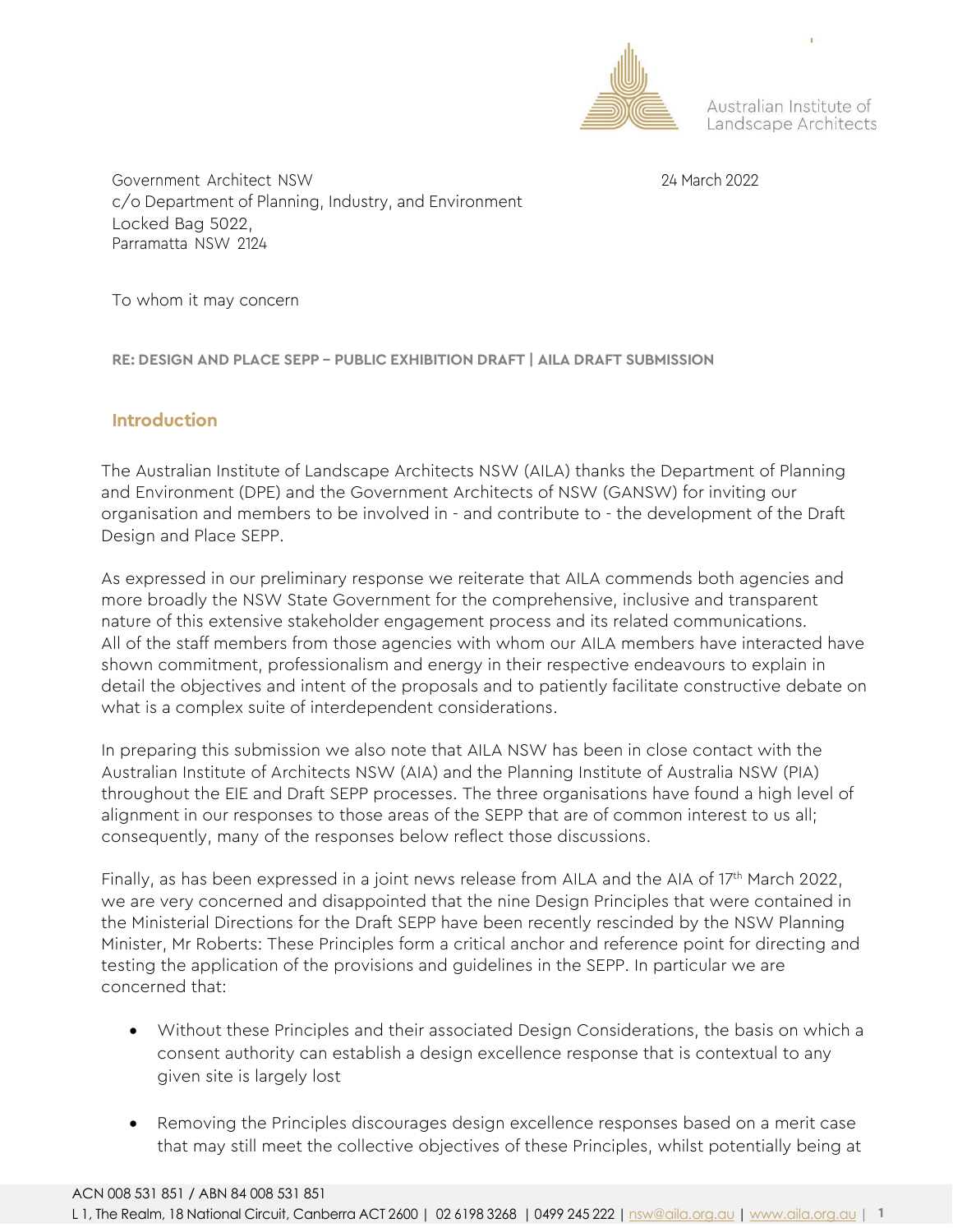

odds with specific guidelines within the SEPP. Without the Principles, a merit case assessment becomes largely arbitrary, putting applicants at risk when choosing this option.

AILA believes that the contextual application of the Principles from a design excellence approach should impact neither Housing Affordability nor Housing Supply, as inferred by the Minister. Indeed, the improved liveability and environmental outcomes implicit in the Principles when intelligently applied would likely reduce the overall housing cost cycle for developers and home owners, through factors such as long term energy savings, resale value and lifespan.

# **Submission in support**

We reiterate from our preliminary submission that AILA is in full support of the Draft SEPP, endorses its role in promoting a Connecting with Country framework and urges the NSW Government to adopt its provisions as drafted.

In particular we support the objective of the SEPP to draw together a number of previously disparate controls and guidelines that should rightly be consolidated under a single over-arching SEPP, where a holistic approach to integrated planning and design provisions can be better understood - and where more contextual development responses can be assured.

AILA also welcomes the support for the vital role of Landscape Architects in delivering the objectives of the Design and Place SEPP.

In its earlier submission on the EIE and in subsequent engagement meetings AILA has consistently pressed for the need to promote a systems-based approach to all of the landscape and environmental aspects of the SEPP, which the draft seeks to promote further. In particular, we have focused on the vital role that connected soil and groundwater networks will play in achieving many of the targets in the SEPP.

These two foundations of a healthy green infrastructure network will have a direct bearing on the SEPP's success in addressing climate change mitigation and tree canopy targets as well as microclimate control and amenity of public, communal, and private open spaces, amongst other influences.

# **Specific considerations and further collaboration**

We offer the following observations and commentary on some key aspects of the Draft SEPP.

**THE SEPP**

AILA supports the provisions of the SEPP and the objectives that these give effect to in the related guidelines, on which we have provided responses below.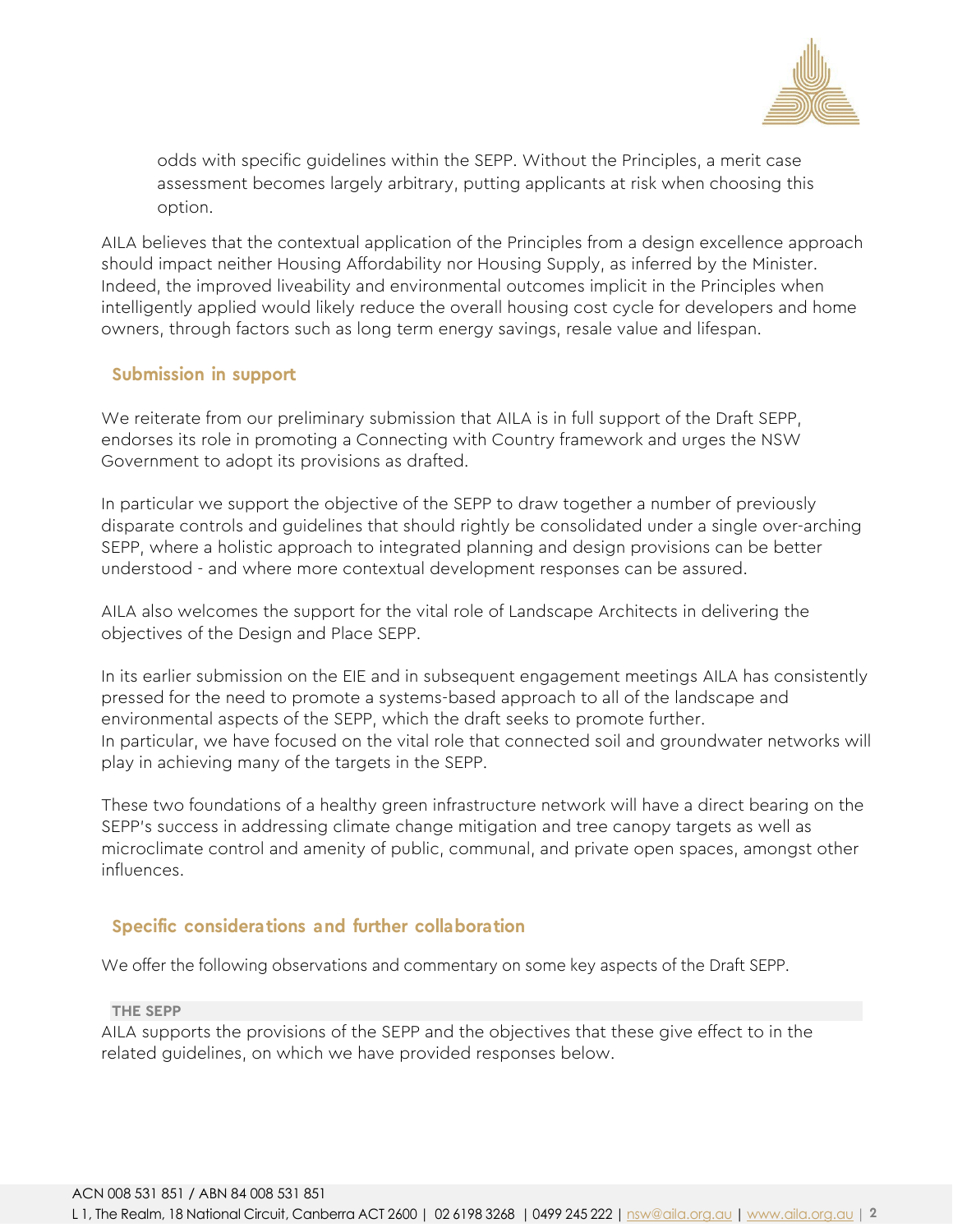

### **URBAN DESIGN GUIDELINES (UDG)**

We welcome the focus of the UDG in establishing a higher level of contextual framework for all developments, seeking to achieve a greater level of connectivity between the development and the natural values, urban fabric, recreational networks and cultural values of its setting.

We endorse this approach as being central to the concept of planning, designing, and delivering for place.

We are however concerned that the UDG is unduly prescriptive and compliance oriented. More particularly, we are concerned that the UDG is being integrated into the SEPP as part of the development process and not – as we believe it should be – an upfront informing process generated through local government plan making.

For instance, the extensive contextual analysis of the immediate locality or district and the development-related design constraints and opportunities required of developers in the SEPP is not only unduly onerous but may well result in fragmented development where those responses will inevitably vary across adjoining sites and precincts.

AILA believes that the Local Government Authority (LGA) - or indeed the collective City District LGAs - within which any development is proposed should be the agency responsible for establishing the landscape and urban strategy to which all developments in any given locality or district should respond. This is the broad intent of the Spatial Frameworks that the NSW State Government has encouraged all LGAs to develop.

By way of example, the relevant mapping of strategies for localising the Sydney Green Grid for a given locality/district through the LGA's Spatial Frameworks should be available to developers to direct and inform their site analysis, external connections and development responses.

With the above caveats, AILA also supports the gateway approach to design verification that is intended to ensure that the findings from the site and precinct analysis required in the pre-design phase is evident in the design responses as the concepts evolve. There does however need some greater clarity on the co-ordination of appropriate professional inputs into that verification assessment.

However, AILA does not support the intent of the SEPP to define what constitutes an Urban Designer (see Definition of Urban Designer below).

## **APARTMENT DESIGN GUIDELINES**

We acknowledge the significant body of work undertaken through the development of the Draft SEPP to reconcile the sometimes conflicting objectives of built form controls in the previous ADG.

We also acknowledge that there are some significant technical challenges in establishing synergies between such controls that ensure intended objectives can be achieved on the ground in numerous different site contexts and built forms.

From AILA's perspective we strongly urge that, independent of any revisions/omissions that may of be considered for built form guidelines in the final SEPP, the landscape guidelines relating to all landscape elements such as Deep Soil (we continue to urge that this misleading name be

#### ACN 008 531 851 / ABN 84 008 531 851

L 1, The Realm, 18 National Circuit, Canberra ACT 2600 | 02 6198 3268 | 0499 245 222 | [nsw@aila.org.au](mailto:nsw@aila.org.au) | [www.aila.org.au](http://www.aila.org.au/) | **3**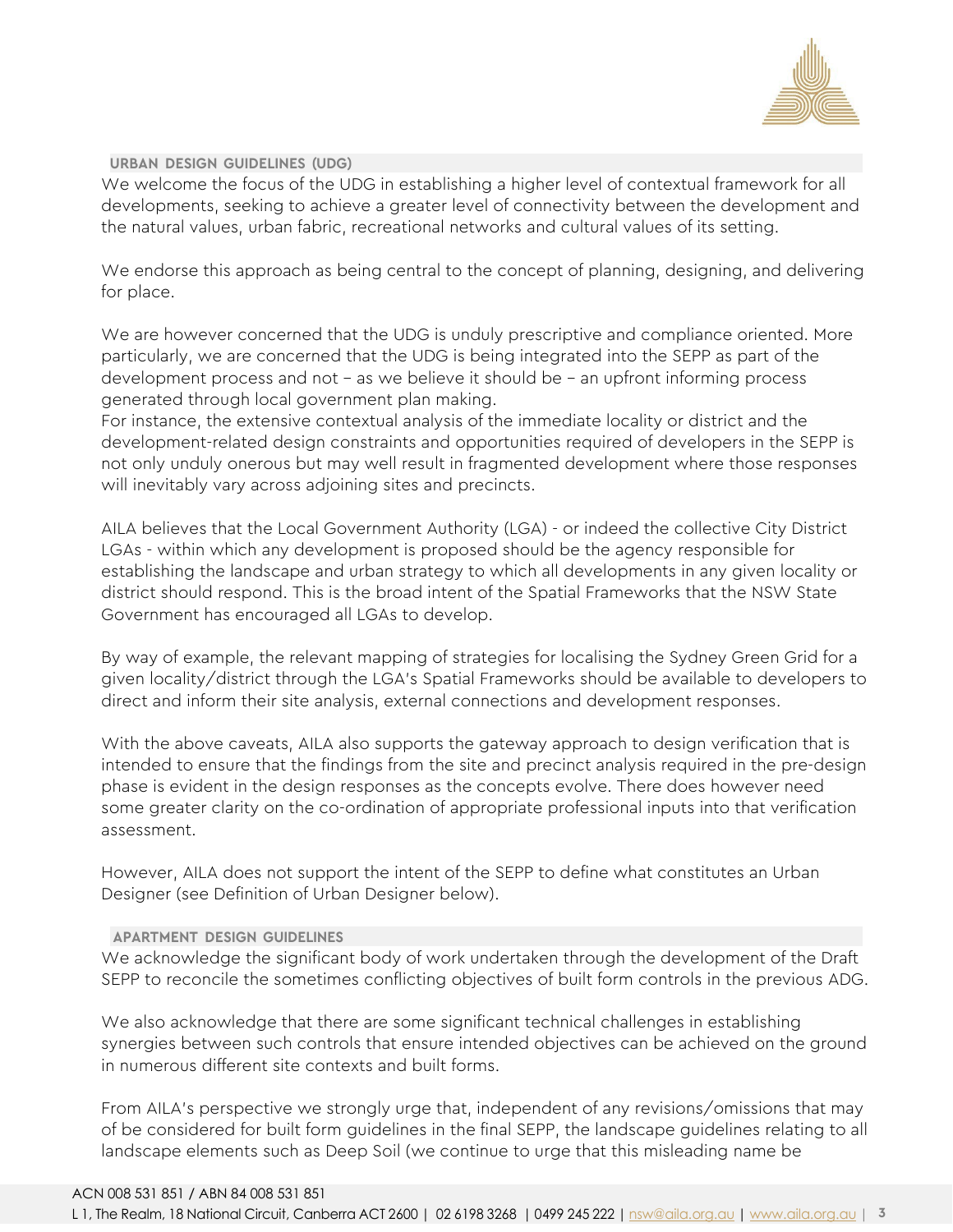

revisited), open space, solar/shade access, urban tree canopy and the likes be adopted.

While there are many elements of the landscape related guidelines of the Draft ADG that AILA believes would benefit from further refinement, the current proposals in the Draft comprise a significant advance on those in the previous ADG and they have AILA's full support.

### **BASIX**

AILA has always supported the role of BASIX and now supports the proposed improvements that bring the document in line with contemporary science, technology, and research to underpin development sustainability.

### **DESIGN REVIEW PANELS**

AILA supports the role of the Design Review Panel (DRP) process and endorses the proposals for their continued involvement in ensuring that high design standards are consistently applied across all developments.

The relevant experience and expertise of the DRP's professional members, especially Landscape Architects, Architects and Urban Designers is central to maintaining such high standards and relevant tertiary qualifications should be considered a basic requirement for admission to a DRP.

However, we believe that, rather than relying on additional qualifications such as Registration (which does not necessarily reflect experience or expertise in all the areas that the DRPs are required to address) all applicants should perhaps be peer-reviewed by their applicable professional organisation for their relevant experience and expertise.

This peer review process would also ensure that experienced professionals in other disciplines that may be able to bring critical expertise to the DRPs are not excluded.

We also endorse the strengthening of Terms of Reference for DRPs and greater clarity on their role as an advisory body to developers and Councils, rather than as a quasi-approval body.

#### **ROLE OF LANDSCAPE ARCHITECTS**

AILA welcomes the requirement for the involvement of Landscape Architects in all development processes associated with the SEPP. We are however concerned with the criterion that this requirement only applies for developments over 1000m2.

This arbitrary size-based criterion belies the likelihood that smaller developments – especially in high density environments - can frequently generate more complex design and technical challenges than larger development lots or precincts.

We would recommend that this criterion be reviewed and further refined to include all areas and

spaces external to buildings, including streets and public and private open space. This would further reinforce the crucial consideration of connected soil and groundwater networks, as outlined above.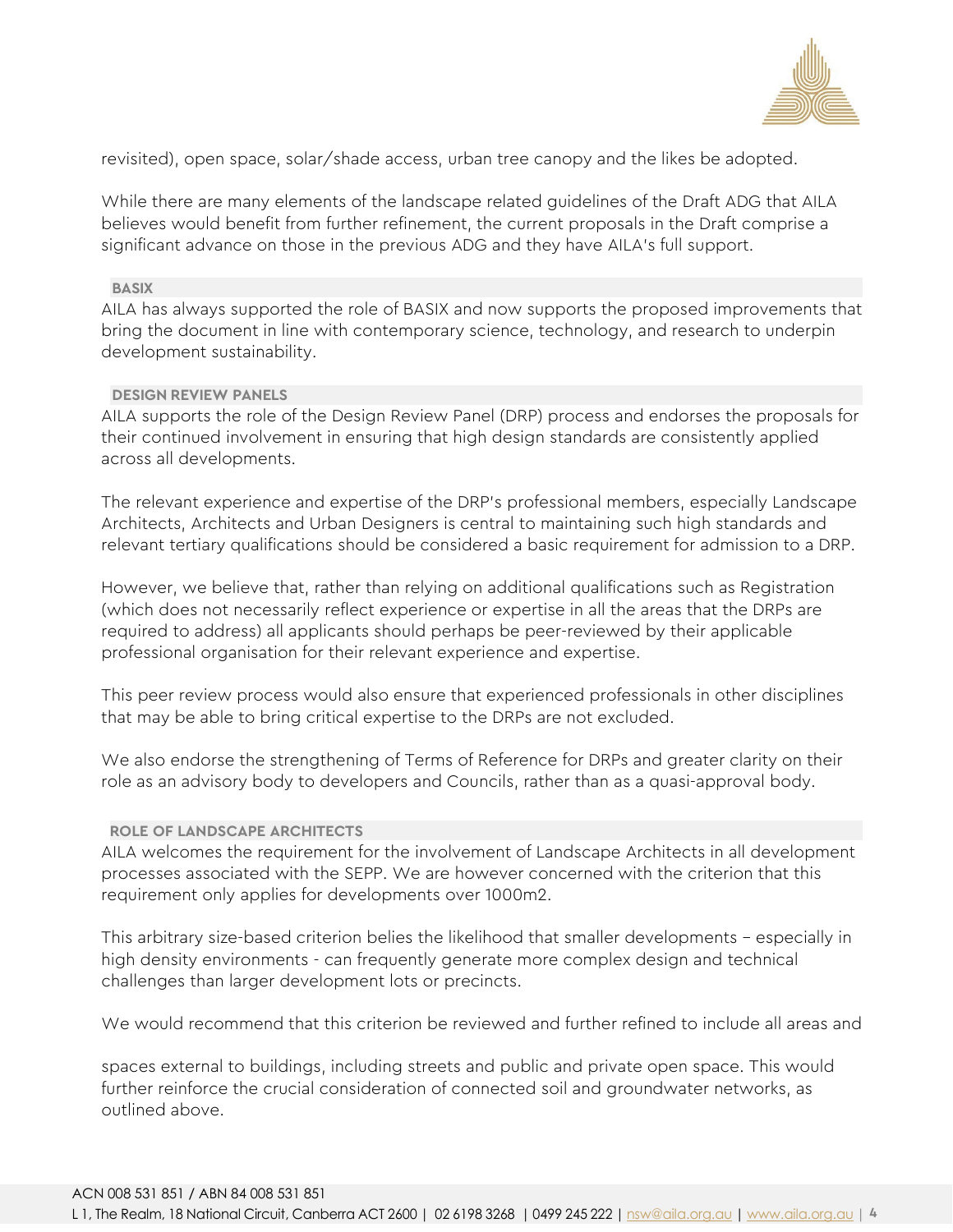

As the peak body for the accreditation of University Landscape Architecture programs and for the assessment and registration of Landscape Architects, AILA recommends that the definition of Landscape Architect should be *AILA Registered Landscape Architect*.

## **DEFINITION OF URBAN DESIGNER**

The matter of what definitions constitute an Urban Designer has been contested territory for some time now; however, the allied professions of Landscape Architecture, Architecture and Planning are liaising with Urban Designers (many of whom are members of those organisations) as to the appropriate definition, qualifications, and definitions of an Urban Designer.

In this light AILA is concerned that the Draft SEPP appears to be making such a definition for the purposes of the involvement of Urban Designers in the SEPP processes.

AILA believes that the profession of Urban Design plays a vital role in all aspects of urban development and the public realm, none more so than in delivering on the Design and Place SEPP. We believe therefore that the definition of an Urban Designer should be generated by Urban Designers themselves. Likewise, AILA would seek to find alignment with these definitions for our members who are also Urban Designers.

We understand that a number of eminent Urban Designers in NSW have recently formed the Urban Design Group (a chapter of the UK based membership organisation) with a view to developing definitions for what constitutes an Urban Designer and a peer recognition process. AILA will be keen to work with the UDG towards a recognition of such definitions and peer review processes.

Consequently, we would recommend that the definition of an Urban Designer be omitted from the SEPP and that Urban Designers, and the related professions continue a more comprehensive dialogue with DPE and GANSW that allows those professions themselves time to establish such a definition for wider application in the broader built environment context.

# **MORE DETAILS MATTERS FOR ONGOING DIALOGUE**

AILA is keen to continue dialogue with DPE and GANSW on many areas of detail in the SEPP. However, we have not sought to expand on all of these in this submission. Instead, the following is a small selection of some more detailed matters that members of AILA (including those on our submission working group) have requested be raised.

## **Soil Networks**

As outlined above, the growing evidence around the crucial role of connected soil network is – in association with ground water and stormwater management – is one of the most important building blocks in establishing a healthy and connected Green Infrastructure. The moves in the SEPP to increase soil volume is appreciated, but AILA would like to discuss how soil connectivity can be further encouraged; moving everyone's understanding well beyond outdated concepts of soil depth being the major determinant.

#### **Open Space**

The consider integration of high-quality public, communal and private open space is central to

#### ACN 008 531 851 / ABN 84 008 531 851

L 1, The Realm, 18 National Circuit, Canberra ACT 2600 | 02 6198 3268 | 0499 245 222 | [nsw@aila.org.au](mailto:nsw@aila.org.au) | [www.aila.org.au](http://www.aila.org.au/) | **5**